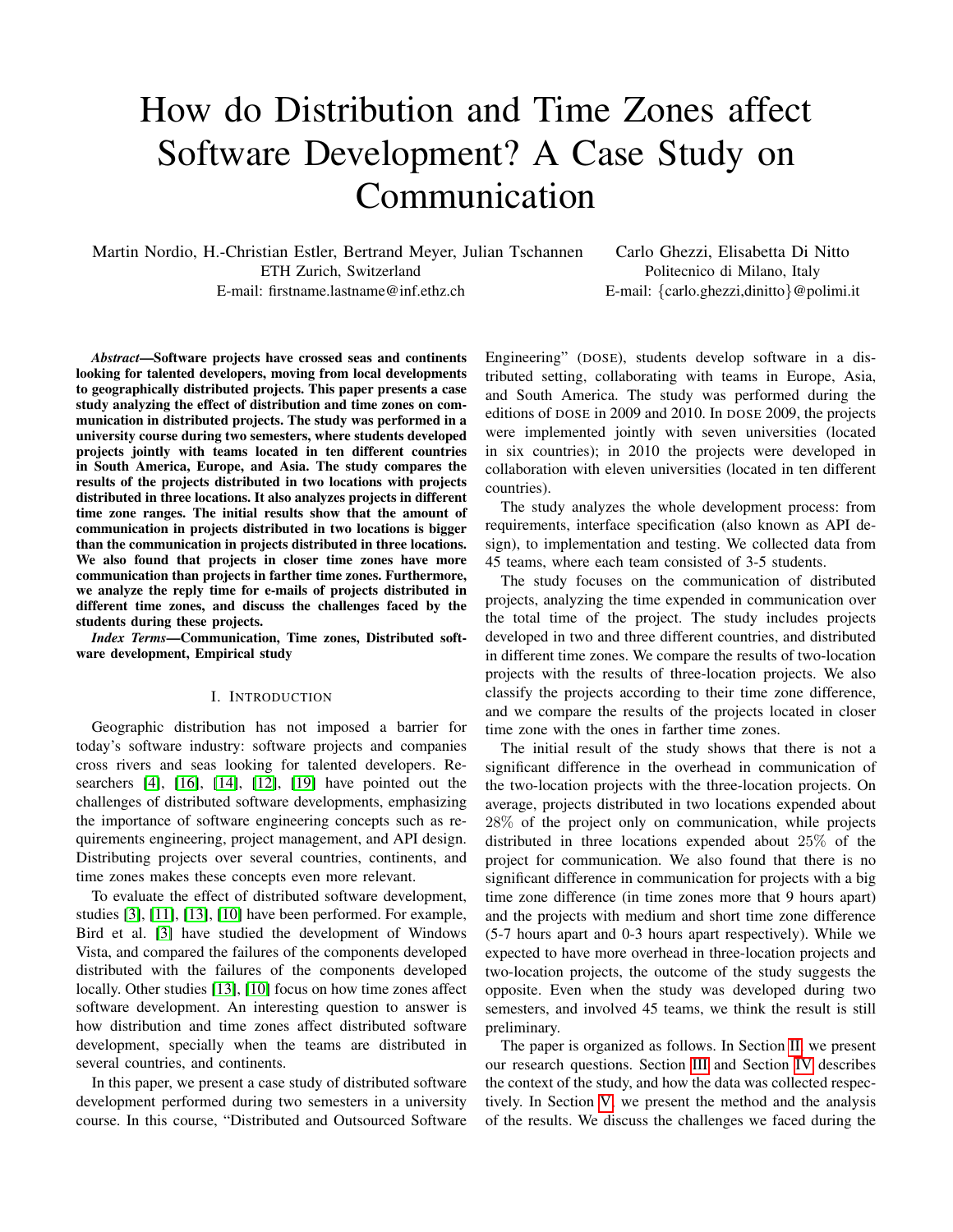projects in Section [VI.](#page-4-0) Sections [VII](#page-6-0) and Section [VIII](#page-6-1) describe threats to validity and related work respectively. Section [IX](#page-7-0) summarizes the results and describes future work.

# II. RESEARCH QUESTIONS

<span id="page-1-0"></span>Communication in distributed projects is difficult. The lack of face to face meetings and synchronous communication makes the communication harder, and it can produce misunderstandings in the teams, and delays in the projects. Conventional wisdom is that if the projects are more distributed in countries with different cultures and with big time zone differences, these projects are more challenging.

With the outsourcing phenomena, companies started to outsource to different countries. This conventional wisdom also influenced outsourcing: it is believed that outsourcing to closer locations, with similar cultures and similar time zones is less risky. Thus a new phenomena was originated known as *nearshore*. The same conventional wisdom also applies for distributed software development.

We analyze this belief in our empirical study where projects are developed in countries with different cultures and time zones. We expect that projects distributed in two locations would have lower overhead in communication than projects in three locations. If the projects take place with a bigger time zone difference, we expect to have bigger delays in reply time than in projects with smaller time zone difference. Furthermore, we expect that projects in closer time zones have lower overhead in communication than projects distributed in farther time zones. Our research questions are:

- *RQ1: Is the amount of communication in three-location projects higher than in two-location projects?*
- *RQ2: Do projects distributed in farther time zones have more communication than projects distributed in closer time zones?*
- *RQ3: Is the average reply time for e-mails of projects in farther time zones higher that the average reply time for e-mails in closer projects?*

The case study not only reports whether these questions can be answered positively or negatively, but also what the difference is between the project settings. We also analyze individually these research questions in the different phases of the development; for example we report if *RQ1* can be answered positively or negatively for the requirements phase.

## III. CONTEXT OF THIS STUDY

## <span id="page-1-1"></span>*A. The DOSE Course*

The study was developed during the Fall semesters in 2009 and 2010 in the "Distributed and Outsourced Software Engineering" (DOSE) course [\[20\]](#page-8-9), [\[18\]](#page-8-10). The DOSE course targets master students with good experience in programming and some prior knowledge in software engineering. Since 2007, the course incorporated a distributed project. In this paper, we present the case study developed during the last two years; the collected data in the previous years is not included because it is incomplete and not representative.

In DOSE 2009 [\[8\]](#page-8-11), the projects were done in collaboration with seven universities:

- 1) ETH Zurich, Switzerland
- 2) Hanoi University of Science and Technology, Vietnam
- 3) Odessa Polytechnic National University, Ukraine
- 4) Politecnico di Milano, Italy
- 5) State University of Nizhny Novgorod, Russia
- 6) University of Debrecen, Hungary, and
- 7) University of Zurich, Switzerland

In DOSE 2010 [\[9\]](#page-8-12), the projects were done in collaboration with eleven universities. Besides the universities mentioned above, the following universities participated in the course:

- 1) Korea Advanced Institute of Science and Technology, Republic of Korea
- 2) University of Delhi, India
- 3) University of Rio Cuarto, Argentina, and
- 4) Wuhan University, China

# *B. The Projects*

In DOSE 2009, the project consisted of a game platform for networked multi-player card games where players could log in and choose a game to play. The project consisted of eight subcomponents (each subcomponent developed by one group). A group consisted of two teams located in two different countries. For each game, one team implemented the logic of the game and the other team implemented the graphical user interface (GUI) and the network communication.

In DOSE 2010, the project was a learning platform to help users learn languages such us English, Spanish, German, etc. The project had eleven subcomponents (each subcomponent developed by one group). A group consisted of three teams located in three different countries. For each language component, one team implemented the logic of the component, one team the GUI, and one team the persistence layer.

The projects in 2009 and 2010 were organized in the following four phases:

- Phase 1: Scope document (2 weeks)
- Phase 2: Requirements (2 weeks)
- Phase 3: Interface specification (2 week)
- Phase 4: Implementation and Testing (6 weeks)

In the first week of the course, we provided a scope document describing the general architecture of the project. In Phase 1, the students developed their own scope document for their subcomponent describing the scope of each project, and the role of each student in the team. These scope documents helped the students avoid misunderstandings regarding the scope of each subcomponent. In the requirements phase, the students wrote a complete requirements specification document focusing on the description of the functional requirements. The interface specification were written in Eiffel using contracts (our previous work [\[21\]](#page-8-13) shows a study of the use of contracts in distributed projects). The last phase was the implementation and testing of the system. The implementation was built on top of the interface specification and was done in Eiffel.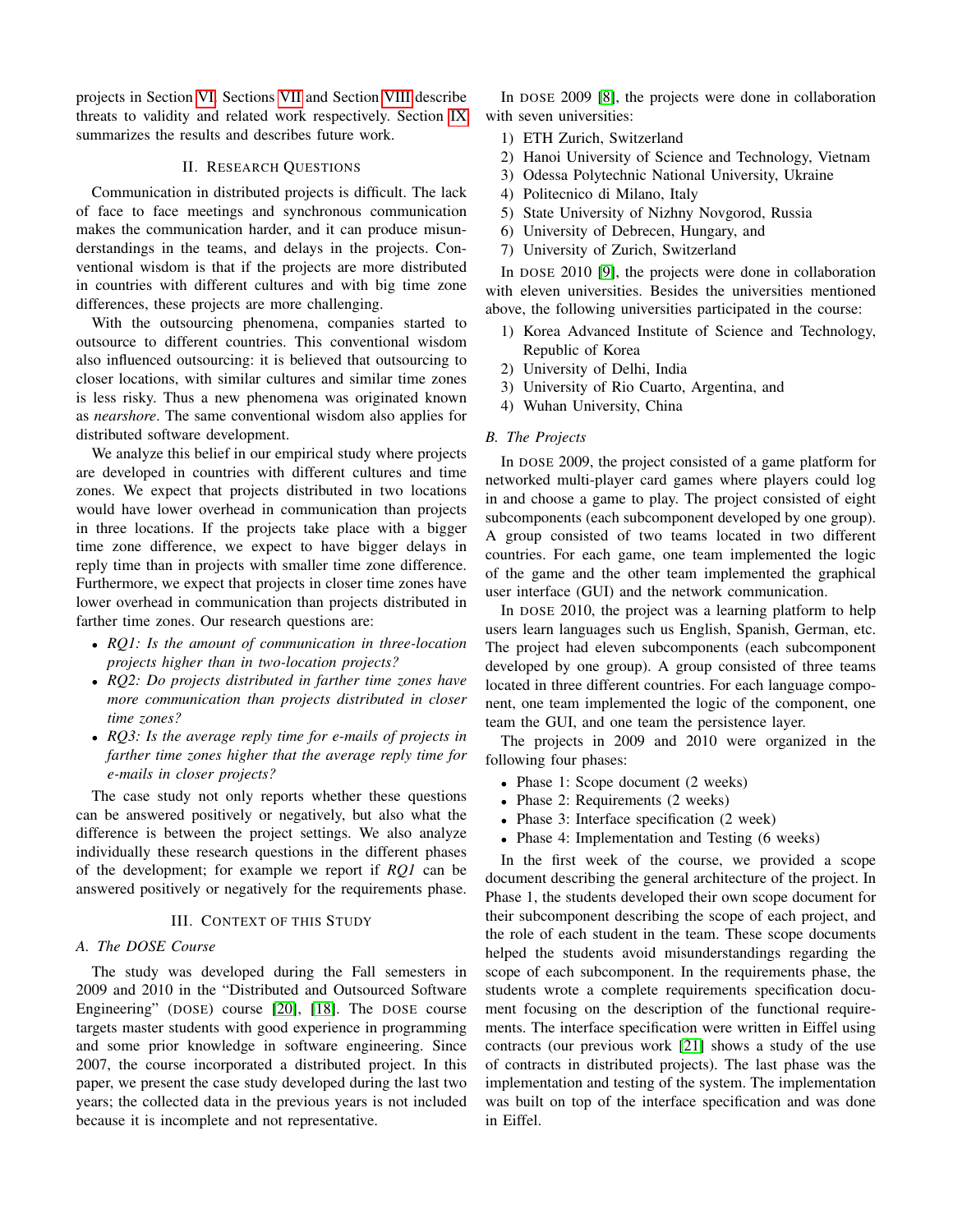## *C. Projects' Outcomes*

The outcomes of the projects were good.

In DOSE 2009, the eight games were fully implemented. All together, they consisted of 55'000 lines of code; each group implementation had an average of about 37 classes and 6'800 lines of code. In 2010 the eleven language modules where fully implemented, and consisted of 130'000 lines of code; on average, each subcomponent had 55 classes and 12'000 lines of code.

# IV. DATA COLLECTION

<span id="page-2-0"></span>The data used for the study has been collected during the two editions of the DOSE course in 2009 and 2010. The students reported for each phase of the project (scope document, requirements, interface specification, and implementation and testing) how much time they spent working on the project, how much time they used for communication, and the average reply time for e-mails. Each team collected this data independently and it was sent to us. The teams did not have access to the data of the other teams, so the data has not been influenced by the reply of other teams. All the data we have collected is available for download [\[7\]](#page-8-14).

We also required the students to use a mailing list for the e-mail communication and to commit the chat logs into the repository. Using these archives, we corroborated the data given by the students.

We classify the projects by two criteria: number of countries working together in a group, and largest distance of time zones of these countries. The classification for number of countries is:

- Two locations: Projects geographically distributed in two countries, with one team per country. The project consisted of two subcomponents, each team implemented one subcomponent. We have collected information from 16 teams participating in the course (50 students). Typical group configurations were:
	- Switzerland Italy
	- Switzerland Ukraine
	- Italy Hungary
	- Switzerland Vietnam, etc
	- This data was collected in DOSE 2009.
- Three locations: Projects geographically distributed in three countries, with one team per country. The project consisted of three subcomponents, each team implemented one subcomponent. We have collected information from 30 teams participating in the course (103 students). Typical group configurations were:
	- Argentina Switzerland -Vietnam
	- India Switzerland Hungary
	- Korea Italy Switzerland, etc

We collected this data in DOSE 2010.

For the time zone difference, we use the data collected during the edition of DOSE in 2010. The time zone differences are classified as follows:

- Large: Projects distributed in time zones more than 9 hours apart; they include teams in South America, Europe, and Asia. The group configurations were:
	- Argentina Switzerland Korea
	- Argentina Italy Vietnam
	- Argentina Italy China
	- Argentina Switzerland Vietnam

From the 30 teams, 12 teams had a large time zone range.

- Medium: Projects distributed in time zones more than 4 hours but less than 8 hours apart. They include teams in Europe and Asia, with group configurations:
	- Switzerland Hungary China
	- Switzerland Russia China
	- Switzerland Hungary India
	- Switzerland Italy Korea.

In this time zone range, there were 12 teams out of 30.

- Small: Projects distributed in time zones less than 4 hours apart; it includes teams in Europe. The group configurations were:
	- Switzerland Italy Ukraine
	- Switzerland Hungary Russia

We collected data from 6 teams. At the beginning of the study we also had another group in this category; however, we excluded the data because it is incomplete.

Figure [1](#page-2-2) and Figure [2](#page-3-0) present the geographic distribution of the students participating in DOSE 2009 and DOSE 2010 respectively.



<span id="page-2-2"></span>Fig. 1. Geographic distribution of students participating in DOSE 2009.

## V. RESULTS

#### <span id="page-2-1"></span>*A. Analysis*

To perform the analysis, we first classified the collected data by time zone ranges, as well as number of locations of the projects. For each phase in the development process (scope document, requirements, interface specification, and implementation and testing), and for each team, we collected the overall total time expended by the teams on the project as well as the time expended only for communication due to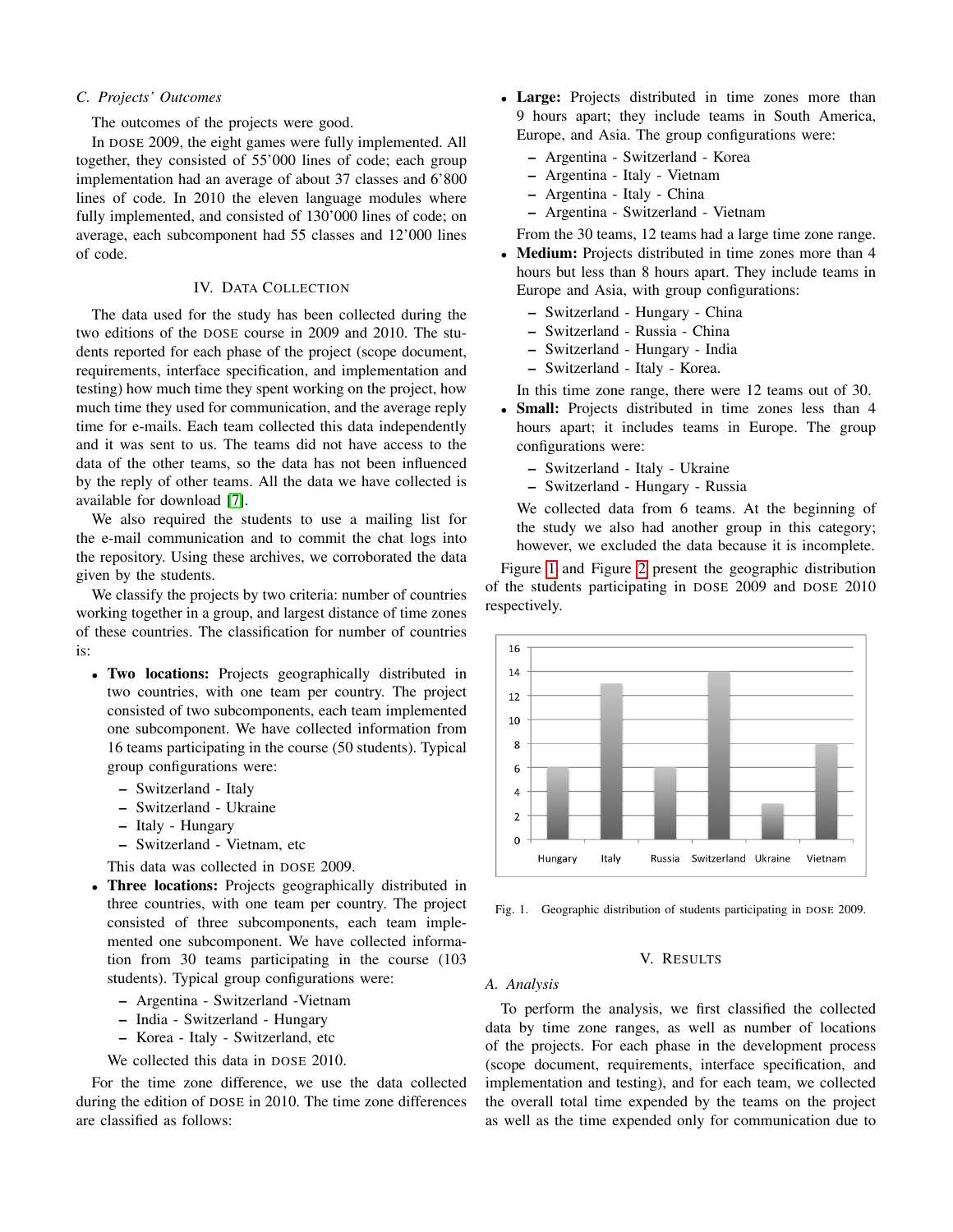

<span id="page-3-0"></span>Fig. 2. Geographic distribution of students participating in DOSE 2010.

geographic distribution. Since teams had different sizes (3-4 students), we divided these numbers by the respective team sizes, obtaining the average of hours/person for all the teams and all phases.

Aside from calculating the average values for the different phases and time zone ranges, we also performed a *t-test* in order to check if the observed differences are statistically significant. We applied a significance level of  $\alpha = 0.05$ ; i.e. an observed difference is significant with a probability of 95% if the corresponding  $p$ -value— shown in the tables below—is less than 0.05.

In the following subsections, we present the result of the study for each research question.

#### *B. Communication in two-location and three-location Projects*

We analyzed *RQ1* by looking at the ratio of the time expended on communication due to distribution over the total time expended in the project. We use the ratio, and not the absolute number, to account for the different motivations and different experiences of the students. Students who spent more time on communication typically also spent more time on other tasks such as writing the requirements documents, implementing the system, etc. Using the ratio reduces the resulting differences and allows for a better comparison of the different data points.

We compare the data collected in DOSE 2009 and DOSE 2010. Since in DOSE 2009, teams were only distributed in *medium* and *small* time zone ranges, we omitted the data collected in the *large* time zone range for DOSE 2010. We compared four teams from DOSE 2009 with twelve teams from DOSE 2010 for the *medium* time zone range; for the *small* time zone range, we compared twelve teams in DOSE 2009 with six teams in DOSE 2010.

We formulated the null hypotheses  $H_{1,1}, H_{1,2}$  and their alternative hypotheses  $H_{1,1}$ ,  $H_{1,2}$  for a two-tailed t-test to check if differences between the ratio values are significant. Let  $C_{i,j}$  denote the expected average communication ratio in projects distributed in  $i$  locations within a  $j$  time zone range, where  $i$  is two or three, and  $j$  is medium, or small. For each development phase, and also for the average of the four phases, we define the following hypotheses:

$$
H_{1.1} \triangleq C_{three,medium} = C_{two,medium}
$$
  

$$
\overline{H_{1.1}} \triangleq C_{three,medium} \neq C_{two,medium}
$$

$$
H_{1.2} \triangleq C_{three,small} = C_{two,small}
$$
  

$$
\overline{H_{1.2}} \triangleq C_{three,small} \neq C_{two,small}
$$

Table [I](#page-3-1) shows the ratio average of the *medium* and *small* time zone ranges for two-location and three-location projects. The results indicate projects with less distribution and smaller time zone ranges have higher communication. This tendency is also present in the results of most of the individual phases (phases 1-4). Although this outcome does not correspond with our initial expectations, it has been described in other studies [\[1\]](#page-7-1), [\[15\]](#page-8-15), [\[13\]](#page-8-7) that distance and delay can negatively affect communication. We think that the reason for this reduction in the communication of three-location projects is that communication is more complex, and therefore it is reduced to the more important issues.

| Medium (three-loc.)<br>31.3% | 20.1% |       |       |          |
|------------------------------|-------|-------|-------|----------|
|                              |       | 22.3% | 18.1% | 22.9%    |
| Medium (two-loc.)<br>33.2%   | 29.1% | 15.8% | 18.8% | 24.2%    |
| 39.3%<br>Small (three-loc.)  | 18.1% | 28.7% | 22.8% | $27.2\%$ |
| 48.2%<br>Small (two-loc.)    | 27.6% | 33.0% | 18.3% | 31.8%    |

TABLE I

<span id="page-3-1"></span>COMMUNICATION TIME COMPARISON OF MEDIUM TIME ZONE RANGE AND SHORT TIME ZONE RAGE FOR THREE-LOCATION AND TWO-LOCATION PROJECTS (RESEARCH QUESTION 1).

The results of the t-test, shown in Table [II,](#page-3-2) reveal that the differences between the three-location and two-location projects are not significant. Thus, we cannot reject the null hypotheses  $H_{1,1}$  and  $H_{1,2}$ , in favor of  $\overline{H_{1,1}}$  and  $\overline{H_{1,2}}$ , respectively. It should be noted, however, that the number of available data points is rather low (only four values for DOSE 2009 with *medium* time zone range).

|                                       | <b>Ph. 1</b> | Ph. 2 | <b>Phl. 3</b> | Ph. 4 | Avg. |  |  |
|---------------------------------------|--------------|-------|---------------|-------|------|--|--|
| Medium<br>(three- vs. two-loc.)       | 0.57         | 0.72  | 0.13          | 0.58  | 0.93 |  |  |
| <b>Small</b><br>(three- vs. two-loc.) | 0.10         | 0.50  | 0.69          | 0.17  | 0.33 |  |  |
| -------                               |              |       |               |       |      |  |  |

TABLE II

<span id="page-3-2"></span>p-VALUES FOR RESEARCH QUESTION 1: RESULTS OF A T-TEST COMPARING THE COMMUNICATION TIME BETWEEN THREE-LOCATION AND TWO-LOCATION PROJECTS.

To answer research question *RQ1*, we use the results from Table [I](#page-3-1) and Table [II.](#page-3-2) The validity of a conclusion is threatened by the fact that our findings are not significant. Furthermore, the amount of data points available for the analysis is limited. Given that we cannot reject the null hypothesis, it is possible that any of the differences we observed in Table [I](#page-3-1) are due to chance. The trend in Table [I,](#page-3-1) however, indicates that communication gets reduced with more distribution; the opposite from what we expected to find. Thus, taking into account that we could not find a significant differences in communication but observed a result contrary to our assumption, we conclude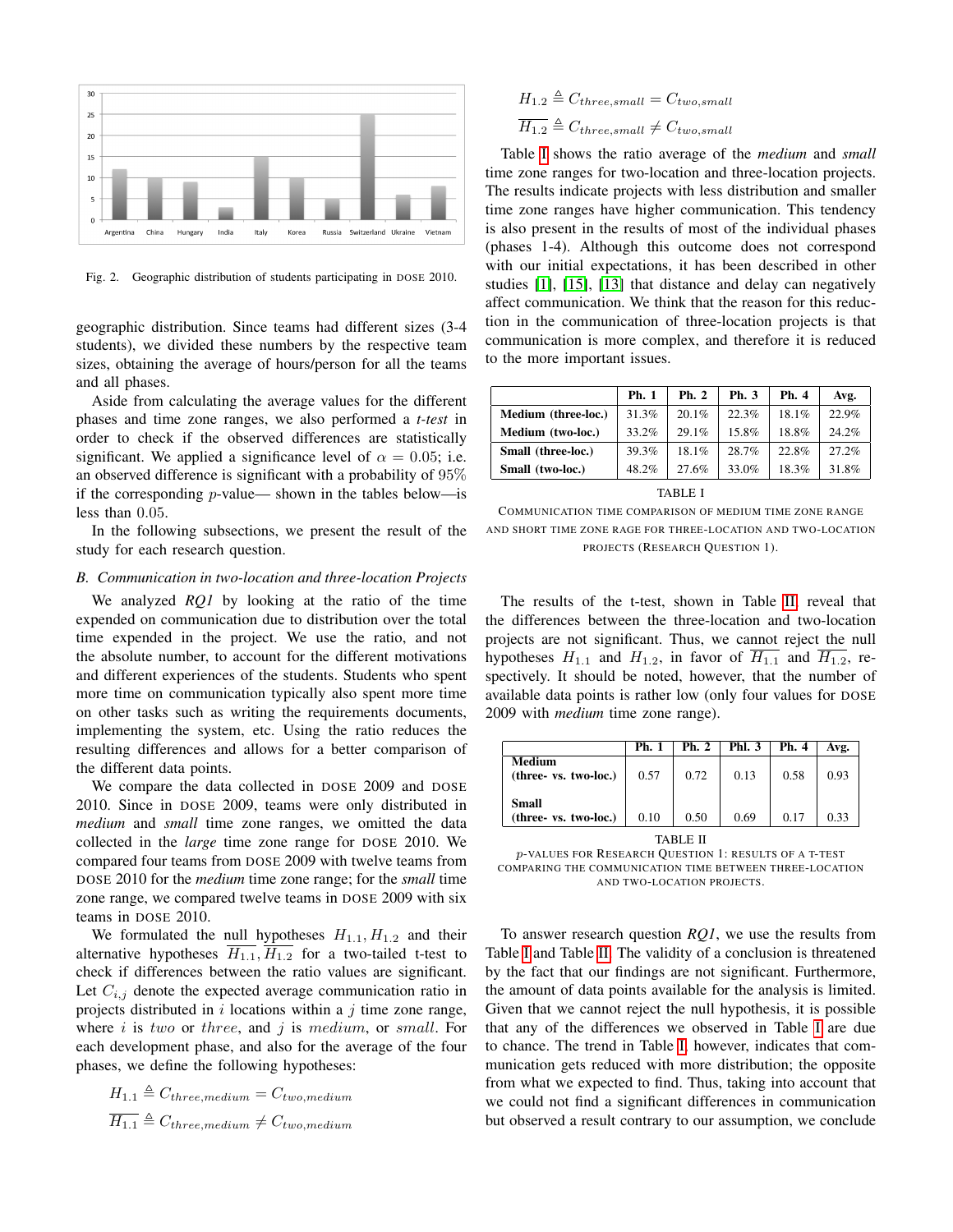that *RQ1* should be answered negatively. As future work, we plan to extend the study and collect more data in the next editions of DOSE.

# *C. Communication in Projects in Different Time Zones*

To answer *RQ2*, we use the communication data collected in DOSE 2010, i.e. twelve data points for the *large* time zones range, twelve data points for the *medium* time zone range and six data points for the *small* time zone range. The ratios of communication time to overall project time is shown in Table [III.](#page-4-1) In this table, we observe a trend—against our initial expectation—towards more communication in smaller time zone ranges. The only phase that this trend does not occur is Phase 4 (the values for Phase 2 are all very close, with a difference of only  $1\%$ ).

|              | Ph. 1 | Ph. 2 | Ph. 3 | Ph. 4 | Avg.  |
|--------------|-------|-------|-------|-------|-------|
| Large        | 22.8% | 19.0% | 17.1% | 26.5% | 21.3% |
| Medium       | 31.3% | 20.1% | 22.3% | 18.1% | 22.9% |
| <b>Small</b> | 39.3% | 18.1% | 28.7% | 22.8% | 27.2% |

TABLE III

<span id="page-4-1"></span>AVERAGE RATIO OF COMMUNICATION TIME IN THE TIME ZONE RANGES (DOSE 2010).

The t-tests to check if the differences are statistically significant uses the null hypotheses  $H_{2,1}$ ,  $H_{2,2}$ , and  $H_{2,3}$  and alternative hypotheses  $\overline{H_{2,1}}$ ,  $\overline{H_{2,2}}$ , and  $\overline{H_{2,3}}$ . Let  $C_i$  denote the expected communication ratio in a  $j$  time zone range, where j is large, medium, or small:

$$
H_{2.1} \triangleq C_{large} = C_{medium}
$$
  
\n
$$
\overline{H_{2.1}} \triangleq C_{large} \neq C_{medium}
$$
  
\n
$$
H_{2.2} \triangleq C_{medium} = C_{small}
$$
  
\n
$$
\overline{H_{2.2}} \triangleq C_{medium} \neq C_{small}
$$
  
\n
$$
H_{2.3} \triangleq C_{large} = C_{small}
$$
  
\n
$$
\overline{H_{2.3}} \triangleq C_{large} \neq C_{small}
$$

The results of the test are shown in Table [IV.](#page-4-2) As we chose a significance level of  $\alpha = 0.05$ , it is not possible to reject the null hypotheses. Therefore, despite that the data of Table [III](#page-4-1) indicates a trend towards less communication in farther time zone ranges, the differences might be random. Based on the trend in the data and the non-rejection of the null hypothesis, we conclude that *RQ2* is answered negatively.

|                | <b>Ph. 1</b> | <b>Ph. 2</b> | Ph. 3 | Ph. 4 | Avg. |  |
|----------------|--------------|--------------|-------|-------|------|--|
| Large - Medium | 0.39         | 0.28         | 0.23  | 0.13  | 0.60 |  |
| Medium - Small | 0.23         | 0.31         | 0.66  | 0.36  | 0.38 |  |
| Large - Small  | 0.13         | 0.98         | 0.23  | 0.66  | 0.81 |  |
|                |              |              |       |       |      |  |

<span id="page-4-2"></span> $p$ -VALUES FOR  $H_{2.1}$ ,  $H_{2.2}$  and  $H_{2.3}$ : RESULTS OF A T-TEST COMPARING THE COMMUNICATION TIME FROM DIFFERENT TIME ZONE RANGES.

#### *D. Reply Time of Projects in Different Time Zones*

The third research question, *RQ3*, concerns the average reply time of e-mails. We also distinguished between the four phases and calculated the overall average. The values shown in Table [V](#page-4-3) are the average numbers of hours it took for a student to get an answer from their group members. The data presented was collected during DOSE 2010, i.e. twelve data points for the *large* time zone range, twelve data points for the *medium* time zone range and six data points for the *small* time zone range.

|              | Ph. 1 | Ph. 2 | Ph. 3 | Ph. 4 | Avg. |
|--------------|-------|-------|-------|-------|------|
| Large        | 12.1  | 9.1   | 7.8   | 14.2  | 10.8 |
| Medium       | 10.0  | 5.6   | 4.7   | 8.4   | 7.2  |
| <b>Small</b> | 5.2   | 5.3   | 6.3   | 7.2   | 6.0  |

<span id="page-4-3"></span>TABLE V AVERAGE RESPONSE TIME FOR E-MAILS IN HOURS (RESEARCH QUESTION 3).

The absolute numbers indicate, as we expected, a longer response time in the larger time zones. This result is present in most of the phases, and the difference in the different time zone ranges are similar for most of phases.

Let  $R_i$  denote the expected average reply time of e-mails in a  $j$  time zone range, where  $j$  is *large*, medium, or small. The hypotheses are defined as follows:

$$
H_{3.1} \triangleq R_{large} = R_{medium}
$$
  
\n
$$
\overline{H_{3.1}} \triangleq R_{large} \neq R_{medium}
$$
  
\n
$$
H_{3.2} \triangleq R_{medium} = R_{small}
$$
  
\n
$$
\overline{H_{3.2}} \triangleq R_{medium} \neq R_{small}
$$
  
\n
$$
H_{3.3} \triangleq R_{large} = R_{small}
$$
  
\n
$$
\overline{H_{3.3}} \triangleq R_{large} \neq R_{small}
$$

Testing the significance of these differences under these hypotheses shows –in Table [VI–](#page-4-4) that, in most cases, the differences in response time are not significant. We thus cannot reject the null hypotheses and, despite the trend observed in the data, answer *RQ3* negatively.

|                       | <b>Ph. 1</b> | Ph. 2 | Ph. 3 | Ph. 4 | Avg. |
|-----------------------|--------------|-------|-------|-------|------|
| Large - Medium        | 0.60         | 0.16  | 0.31  | 0.15  | 0.17 |
| <b>Medium - Small</b> | 0.31         | 0.88  | 0.48  | 0.72  | 0.25 |
| Large - Small         | 0.03         | 0.25  | 0.75  | 0.25  | 0.12 |

TABLE VI

<span id="page-4-4"></span> $p$ -VALUES FOR  $H_{3.1}$ ,  $H_{3.2}$ , AND  $H_{3.3}$ : RESULTS OF THE T-TEST ON THE AVERAGE RESPONSE TIME FOR E-MAILS.

#### VI. DISCUSSION

<span id="page-4-0"></span>In this section, we discuss the experience of DOSE, analyzing other aspects of the projects such as the project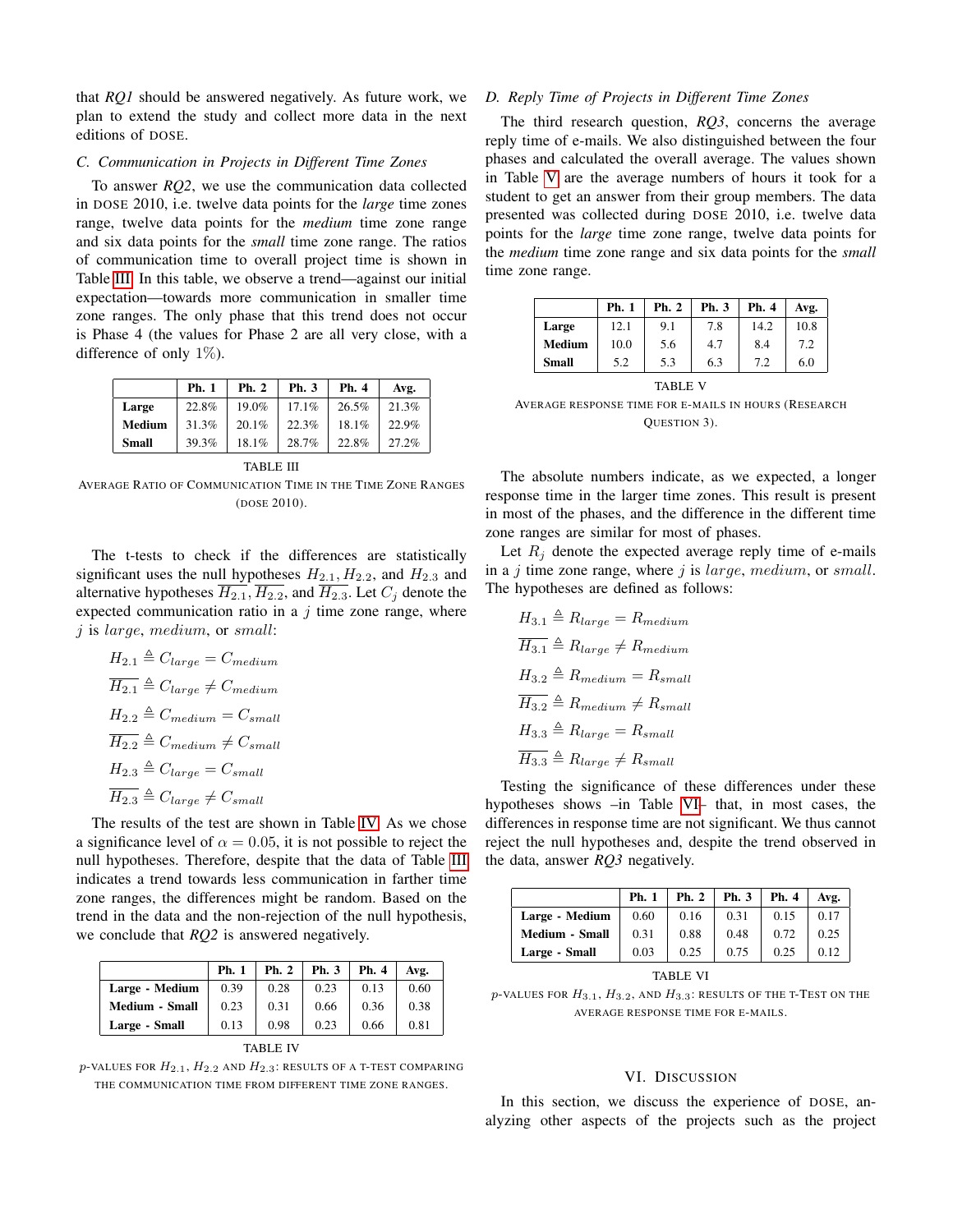organization, the communication in the groups, the number of commits, and the students' feedback.

# *A. Project Organization*

The projects in the editions of DOSE 2009 and 2010 were organized in groups of two and three teams. Each team has developed its own scope document and requirements document, and each team has implemented its own requirements. The code ownership is on the level of teams. Thus, the teams were not allowed to change the code of another team. This organization simplified the projects, reducing the communication with other teams, and making the development more efficient.

We also strongly suggested a consistent use of tools such as configuration management tools, issue tracker, wiki pages and google docs. The students also used the same development environment, and we shared the projects settings in the repository to avoid errors due to different setups.

This project organization was defined at the beginning of the projects in both DOSE 2009 and DOSE 2010. We think that this project organization contributed to reduce the overhead in communication, and to get similar outcomes in the different projects.

## *B. Communication*

In DOSE 2010, communication was performed through three main means: Skype chats, Skype voice calls, and e-mails. All the e-mails were sent to a mailing list and were archived. The Skype logs were committed to the repository. Students reported that they preferred Skype chats or e-mail communication over voice communication. They preferred this way of communication because it was easier to communicate as some students have strong accents or their English knowledge was not so good.

Figure [3](#page-5-0) shows the average of the volume of the Skype chats and e-mails classified by time zone ranges (the volume is in KB of the messages sent). While we expected to have a higher volume for the *large* time zone range, the figure shows a similar volume for the *large* and the *short* time zone ranges; the *medium* time zone range has the highest volume, however, the difference is not significant. The *large* and *medium* time zones ranges have more communication using e-mails, while the *short* time zone range has more communication using Skype. We think the reason for this is that in the *small* time zone range the team members can set up meetings easier than in the *large* time zone range, due to the availability of the team members.

# *C. Commits*

We have analyzed the number of commits done by the teams in DOSE 2010, classifying them by the time zones ranges. Figure [4](#page-5-1) presents the number of commits done in each phase, and it shows that, on average, there is no significant difference in the number of commits in the different time zones ranges. The distribution for the first three phases is similar. However, for Phase 4, there is an increase of the number of commits in the *large* time zone range.



<span id="page-5-0"></span>Fig. 3. Volume of the Skype chats and e-mails in KB classified by time zones (DOSE 2010)



<span id="page-5-1"></span>Fig. 4. Number of commits per phase classified by time zone ranges (DOSE 2010)

# *D. Students' Feedback*

At the end of DOSE 2010, we asked the students to fill in a questionnaire. The goal of the questionnaire was to get the feedback of the students and their opinion of the effect of time zones in distributed software development. Students also reported whether cultural differences affected the development. The questionnaire was filled in by 90 students out of 103.

Table [VII](#page-6-2) summarizes the result of the questionnaire. On average, the feedback reports that neither time zones nor cultural differences have affected quality, productivity, and have not caused communication overhead. The values were from 1 to 5, where 1 represents *not at all*, and 5 *very much*. The feedback is classified by time zone ranges. The result follows an order where the *small* time zone range has a lower value, and the *large* time zone range has a higher value. The values for the *small* time zone range are lower because the time zone difference is smaller, and there is not a big cultural difference between teams in Europe.

We also asked the students how they think the project development would be affected, if the project were developed by the same teams but all teams being in the same location. The last four entries in Table [VII](#page-6-2) shows the result of these questions. There is not significant difference in the reply of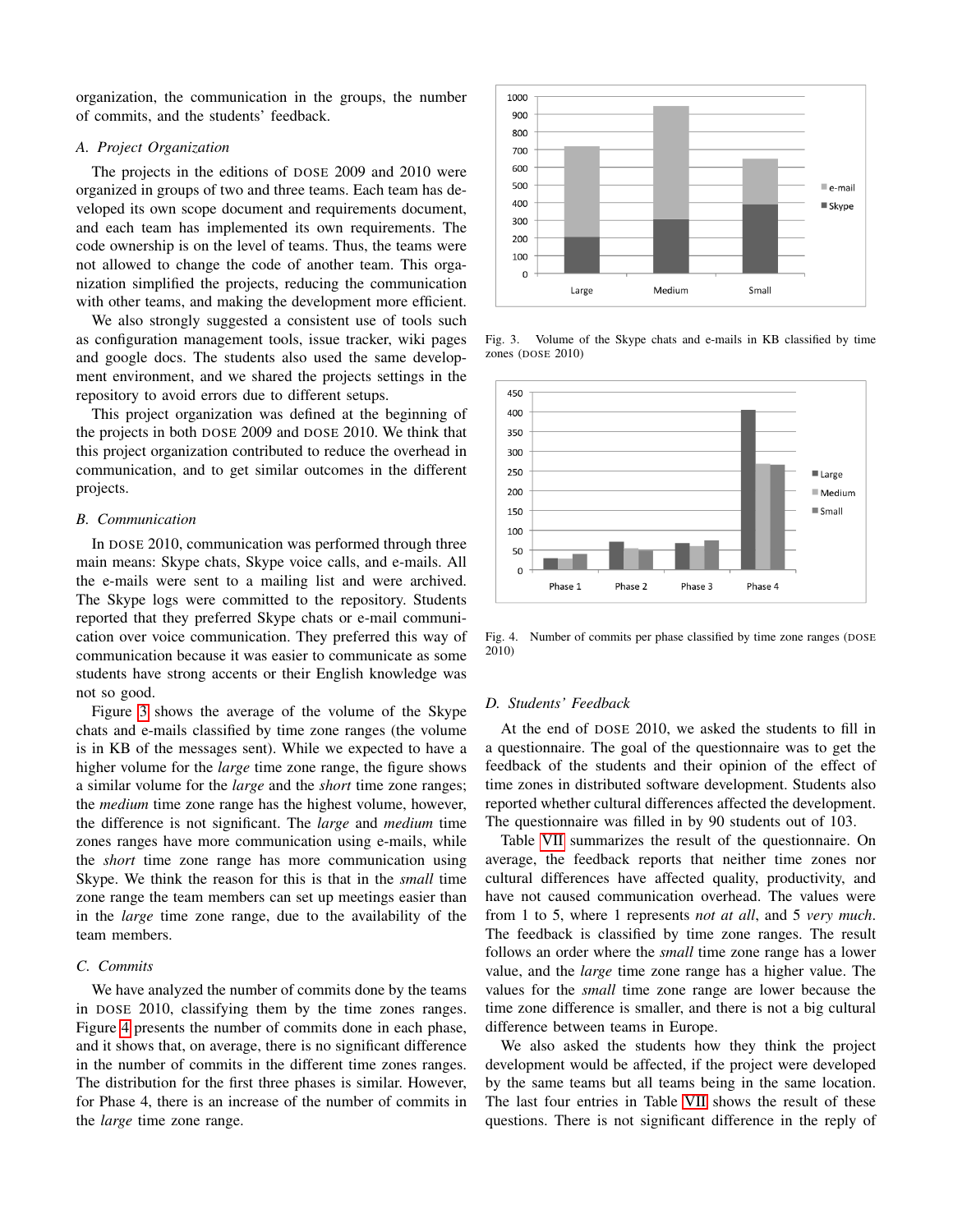|                                                           | Large | <b>Medium</b> | <b>Small</b> | Average |
|-----------------------------------------------------------|-------|---------------|--------------|---------|
| Time zones affected quality                               | 2.6   | 2.0           | 1.4          | 2.1     |
| Time zones affected productivity                          | 3.1   | 2.5           | 1.4          | 2.5     |
| Time zones caused communication overhead                  | 3.2   | 2.6           | 1.7          | 2.6     |
| Cultural differences affected quality                     | 2.2   | 2.0           | 1.9          | 2.1     |
| Cultural differences affected productivity                | 2.3   | 2.2           | 1.8          | 2.1     |
| Cultural differences caused communication overhead        | 2.5   | 2.6           | 1.8          | 2.4     |
| Local projects: the development would be easier           | 4.1   | 3.7           | 4.1          | 4.0     |
| Local projects: the quality would be better               | 3.7   | 3.1           | 4.0          | 3.6     |
| Local projects: the productivity would be higher          | 4.1   | 3.3           | 4.0          | 3.8     |
| Local projects: the communication overhead would be lower | 4.0   | 3.7           | 4.2          | 3.9     |

TABLE VII

<span id="page-6-2"></span>STUDENTS' FEEDBACK FOR THE EFFECT OF TIME ZONES AND CULTURAL DIFFERENCES IN DOSE 2010. VALUES RANGE FROM 1 TO 5: 1 NOT AT ALL; 5 VERY MUCH

the different time zones. The result indicates that the students assume the development would be easier, the quality better, the productivity higher, and the overhead of communication would be lower. As future work, we plan to study these aspects, and compare local development with distributed development.

The feedback also included a question about the students preference to set up a new software projects: 35% reported that they would prefer a local project, 5% would prefer a distributed project, and 60% reported that any kind of project would be fine.

## VII. THREATS TO VALIDITY

<span id="page-6-0"></span>We distinguish between internal and external threats to validity. Internal validity refers to whether the study supports the findings. External validity refers to whether the findings can be generalized.

# *A. Internal Validity*

The results of the analysis have shown that our data is not sufficient to be able to answer to the research question. Although the trend in the data confirms, for example, that the amount of communication in three-location projects is not higher than in two-location projects, we would need to collect additional data in order to draw strong evidencebased conclusions. Furthermore, the raw data collected are numbers that students reported (at the end of the different phases) to their teaching assistants. This presents a thread to validity, as student might (unwillingly) provide us with wrong numbers. We have minimized this threat by checking the reported numbers on communication against the available logs from chats and mailing lists. However, for certain numbers like *overall time spend on the project*, we have no means of verifying the data.

Another threat results from the fact that the projects implemented in two-location (DOSE 2009) and three-location (DOSE 2010) are different. While the structure and the complexity of the projects are similar, the different projects might cause undesired differences in the data.

# *B. External Validity*

As our findings are in line with the results of other researchers, it can be assumed that the DOSE course is an appropriate setup to study the effects of distributed software development. It should be noted, however, that the motivation of students, and the processes they use to develop software, are likely to be different from those of people working in industry. Thus, it should be further investigated whether or not the findings of a study in an academic setting can be directly transferred to industry as well.

A more specific threat concerns the data from DOSE 2010: all the groups in the *large* time zone range included a team from Argentina. To get more general results, the study should include teams in different countries for all time zone ranges.

# VIII. RELATED WORK

<span id="page-6-1"></span>The challenges and effects of distributed development have been subject to research for more than two decades, for example analyzing how distributed development influences the quality of software products and the productivity in the development process. Bird et al. [\[3\]](#page-8-5) present a case study on the development of Windows Vista, comparing the failures of the components developed distributed with the failures of the components developed locally. They have found no difference in the failures. In their study, a considerable number of developers where located in the same campus (in the same city). Our study was done using a totally distributed project, and focuses only on the communication aspects of the distribution. As future work, we plan to extend the study to also analyze the failures produced in these projects.

Ramasubbu et al. [\[22\]](#page-8-16) also study the influence of distribution on quality. They develop a model of software development, and then use the model to understand the consequences of distribution on performance. In contrast to Bird et al.'s work [\[3\]](#page-8-5), they found that distribution significantly reduces productivity and affects quality.

A study by Spinellis [\[23\]](#page-8-17) examined how distributed development affects defect density, code style and productivity in the open source project FreeBSD. The analysis revealed that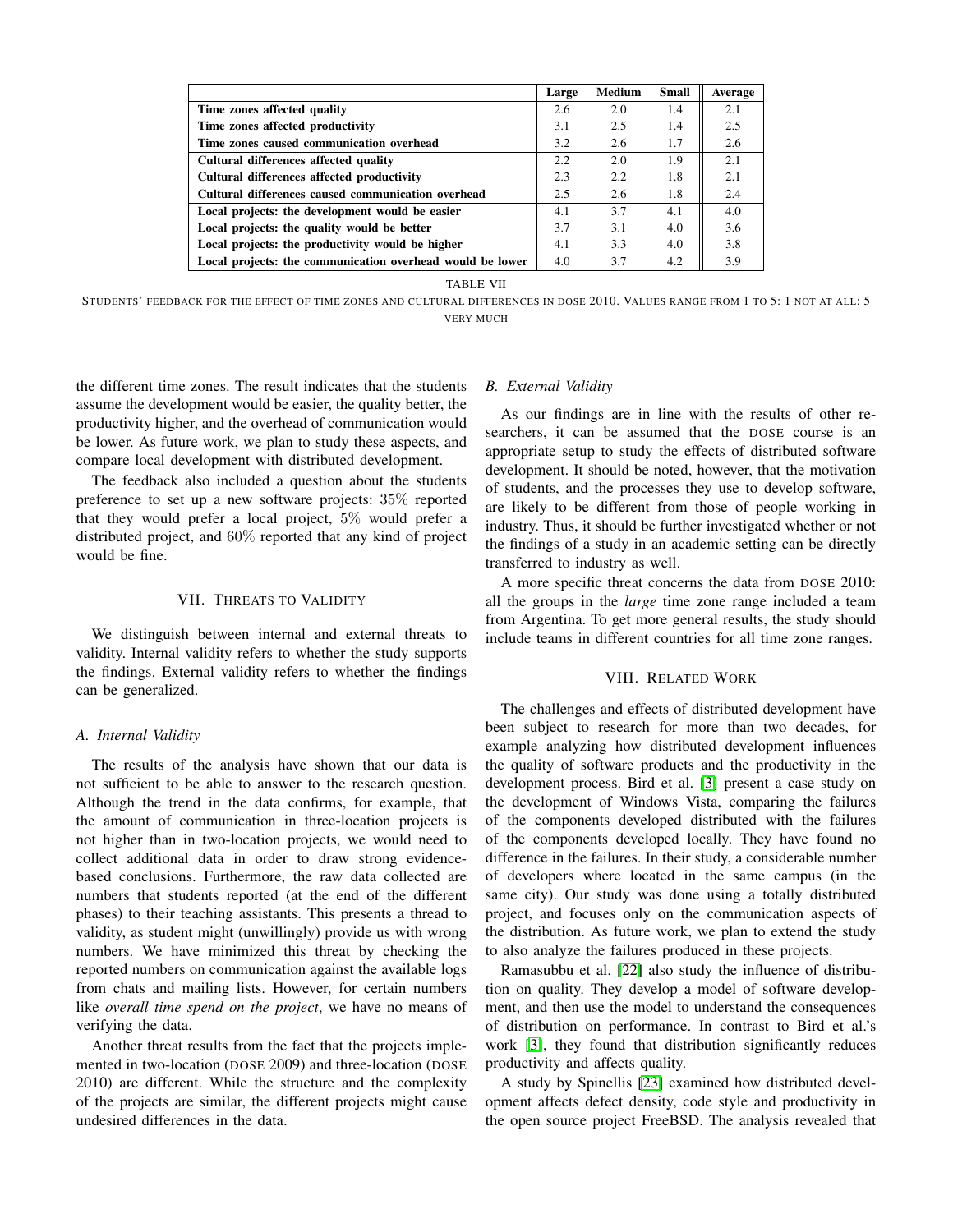there is almost no correlation between geographic distribution and defect density or productivity.

Similar to our study, other researchers have investigated the effect of distribution on communication. Allen [\[1\]](#page-7-1) reported that the frequency of communication amongst engineers whose offices are more than 30 meters apart dropped to almost the same level of those by engineers with offices separated by several miles. Comparable results were reported by Kraut et al. [\[15\]](#page-8-15).

Carmel [\[4\]](#page-8-0) identifies *loss of communication* as one of four major risk factors which can lead to the failure of global software projects. Carmel and Agarwal [\[5\]](#page-8-18) proposed to reduce intensive collaboration, temporal distance and national and organizational distance to mitigate the problems of distributed development. An experience report by Battin et al. [\[2\]](#page-7-2) about a large-scale distributed project at Motorola also emphasis the importance of establishing good relationships amongst the distributed teams.

A study by Herbsleb and Mockus [\[11\]](#page-8-6) analyzed the effects of globally distributed development with regard to resolving modification requests and differences in communication. They found that on average it takes 2.5 times as long to complete distributed work items. When accounting for factors like number of people working on a modification request or size of change, however, the differences were no longer significant. The analysis of distributed communication revealed that developers communicate much more frequent with three co-located colleagues than with their remote colleagues. Also, the size of the social network (number of colleagues a developer interacts with) were significantly smaller in the distributed case. Similar to Herbsleb and Mockus' study, we have observed that the communication in two-location projects was higher than the communication in three-location projects. The same result applies to the time zone ranges. As future work, we plan to compare the distributed projects with projects developed locally.

Nguyen et al. [\[17\]](#page-8-19) report on an empirical study of IBM's Jazz project which was developed globally distributed at five different sites. The study examined the effects of communication delay as well as task completion time. They found that distance does not have a strong effect on either one. It is noteworthy, however, that the analyzed communication was restricted to comments on work items and did not include other media such as e-mail, chat or voice. Our study was performed in an academic environment, however, it analyzes the amount of communication, especially e-mail, chat and voice, in the whole development process (from requirements to testing) for projects with different distributions.

To analyze the effects of time zone ranges, Espinosa et al. [\[10\]](#page-8-8) conducted a study using several identical projects. They performed a laboratory experiment in which groups of two subjects had to collaboratively solve a task; they collected data by surveying students. The task to solve was, however, comparably small (at most one hour work time was given) and not a software task. Time zone ranges were mimicked by introducing work time overlaps (zero, one-third, two-third,

full) between the two subjects. Espinosa et al. studied how the time zone ranges affected production speed and production quality only. While an experiment in such a controlled environment reduces the threats to validity, it is questionable if it could be used to study the effects of time zone ranges on communication as they are experienced in software projects ranging over several month.

Another controlled experiment was performed by van Soligen et al. [\[24\]](#page-8-20) to study the impact of the number of sites on the overall working speed. The experiment consisted of two to four sites. They have reported that when the number of sites increases, the overall working speed of sites increases. Deshpande et al. [\[6\]](#page-8-21) present a study, based on interviews, on the effect of cultural differences in distributed projects.

## IX. CONCLUSIONS AND FUTURE WORK

<span id="page-7-0"></span>In this paper, we have presented a case study on the communication of distributed projects. The study shows that there is no significant difference in the amount of communication of two-location projects and three-location projects. The results show a trend that the amount of communication in twolocation projects is higher than the amount of communication in three-location projects.

The study also analyzes the effect of time zone differences classifying the projects in three time ranges: *large*, *medium*, and *small*. The result also shows no significant difference in the communication of projects in these time zone ranges; however, the data shows a trend towards more communication in the *small* time zone range.

We also analyzed the reply time for e-mails in projects located in different time zones. We found that in projects located in the *small* time zone range, the reply time for emails was faster than in projects located in the *large* time zone range.

Our results indicate a trend on the effect of communication, however, the analysis reveal that the differences are not significant. As future work, we plan to collect more data in the next editions of DOSE in order to have more reliable data.

We also plan to extend the study and compare the distributed projects with projects developed in a single location. Additionally, we want to study the quality of the produced software and compare the number of failures in local projects to two-location projects and three-location projects. For future studies, we will keep the classification by time zone ranges.

*Acknowledgments:* We would like to thank all the people involved in DOSE: Do Le Minh, Franco Brusatti, Giordano Tamburrelli, Huynh Quyet Thang, Lajos Kollar, Mei Tang, Natalia Komlevaja, Nazareno Aguirre, Peter Kolb, Raffaela Mirandola, Sergey Karpenko, Sungwon Kang, Victor Krisilov, Viktor Gergel; and the students who took the course.

## **REFERENCES**

- <span id="page-7-1"></span>[1] T. J. Allen. *Managing the Flow of Technology*. MIT Press, 1977.
- <span id="page-7-2"></span>[2] R. D. Battin, R. Crocker, J. Kreidler, and K. Subramanian. Leveraging resources in global software development. *IEEE Software*, 18:70–77, 2001.